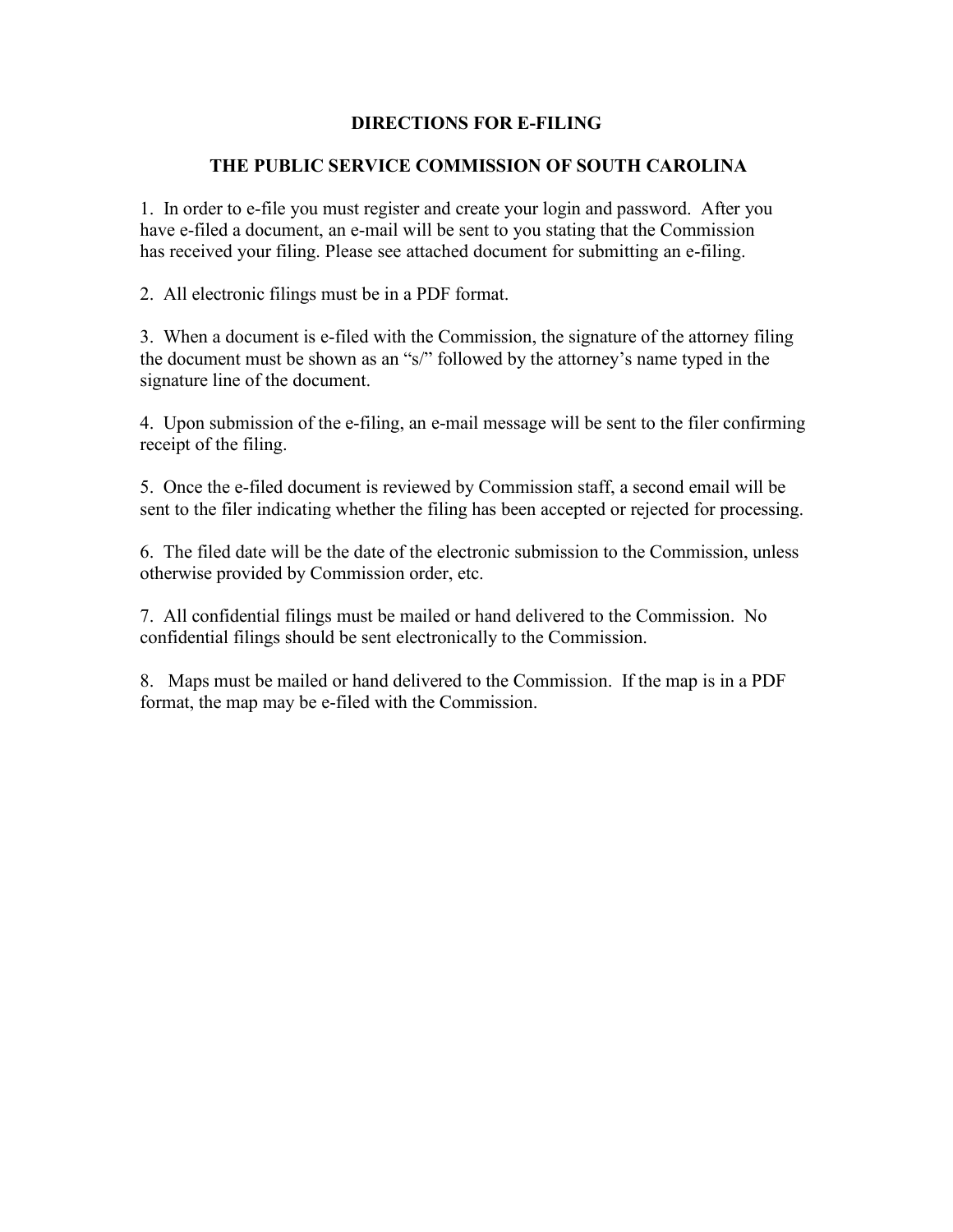# **Updated E-Filing Process**

## STEP 1: Choose Filing Type



STEP 2: Fill in required fields and click "File Now"

|                                  | <b>Public Service Commission</b><br>South Carolina<br><b>Docket Management System</b>         |               |
|----------------------------------|-----------------------------------------------------------------------------------------------|---------------|
|                                  |                                                                                               | Year-Seq-T    |
| <b>New Filing</b>                |                                                                                               |               |
| <b>Filing Type</b>               | $\checkmark$                                                                                  |               |
| <b>Contact Name</b>              | <b>Contact Name</b>                                                                           |               |
| <b>Contact Email</b>             | <b>Contact Email</b>                                                                          |               |
| <b>Organization Name</b>         | <b>Organization Name</b>                                                                      |               |
| <b>Document Summary</b>          | 10 日 道 道 4 日 章 章 重 ■<br>$\overline{\mathsf{u}}$<br>Ĉ<br>$\chi$<br>$\mathbb{D}$<br>B<br>I<br>P |               |
|                                  |                                                                                               |               |
|                                  |                                                                                               |               |
| On Behalf Of                     | On Behalf Of                                                                                  | $\ddot{m}$    |
| <b>Attachment 1 (Title/File)</b> | Title                                                                                         | Browse        |
| <b>Attachment 2 (Title/File)</b> | Title                                                                                         | Browse        |
| <b>Attachment 3 (Title/File)</b> | Title                                                                                         | <b>Rrowse</b> |
|                                  |                                                                                               |               |